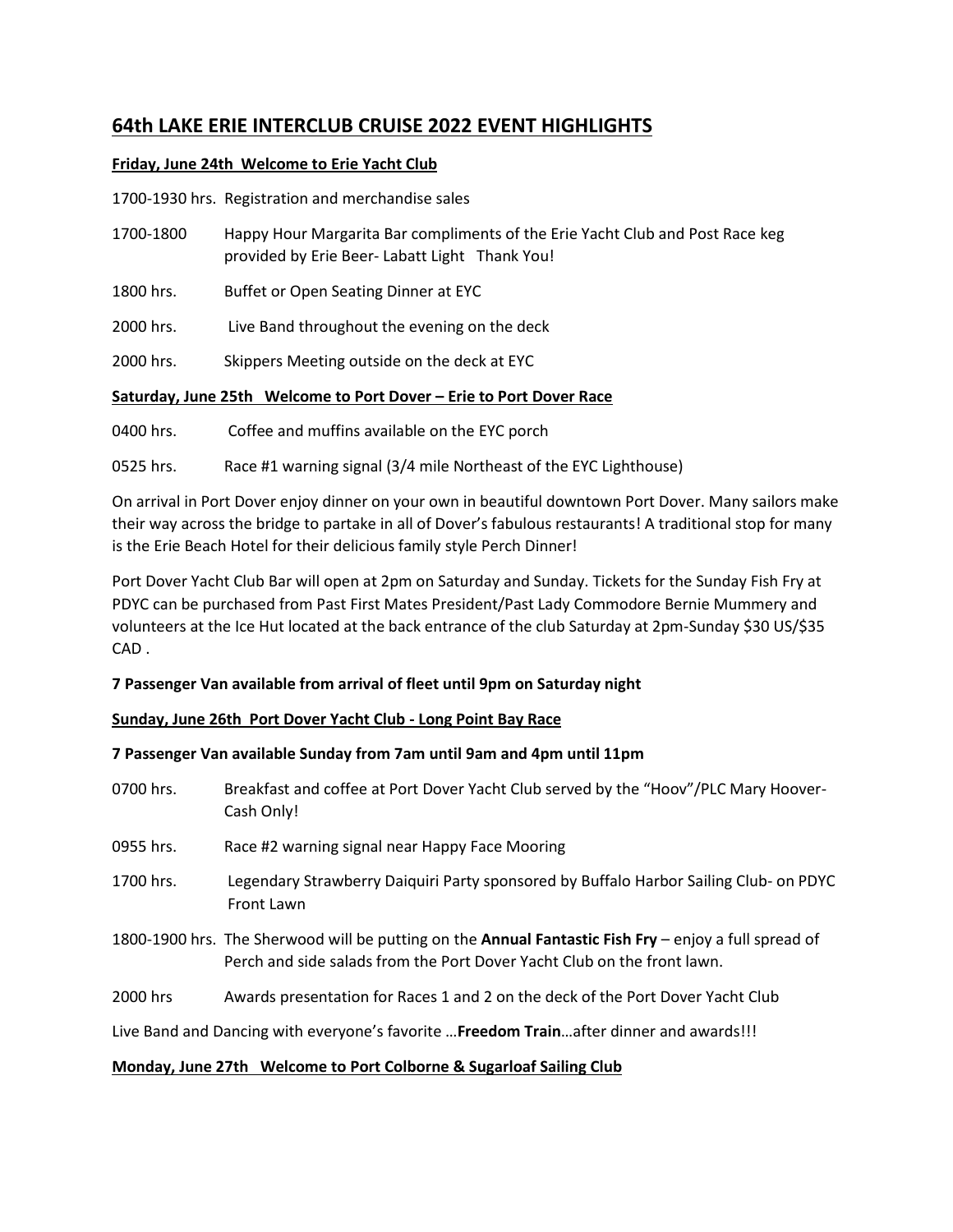- No Van Available on Monday Morning -
- 0600 hrs. Pre-Race Continental breakfast and coffee available at Port Dover Yacht Club (or bagged to go!!!) Cash Only!

0725 hrs. Race #3 warning signal at green inflatable –vicinity of Happy Face Mooring

1800 hrs. Sugarloaf Sailing Club brings you Prime Rib Night (Prime Rib, mashed potatoes and/or fries, salad, Yorkshire pudding, and cheesecake/ stirfry available for vegetarians) at the newly owned Don Cherry's Sports Grill (purchase tickets while registering on Friday, June 24<sup>th</sup> or Saturday the 25<sup>th</sup> in Dover)

2000 hrs. Live music on the Deck at Don Cherry's Sports Grill!!

## **Tuesday, June 28th Welcome to Point Abino and the Buffalo Canoe Club – Port Colborne to Point Abino**

- 0700 hrs. Pre-Race coffee and muffins available in the pavilion
- 0955 hrs. Race #4 warning signal at green inflatable near EA2/2 Red Can off Cassidy Point

Point Abino dockage location is the Buffalo Yacht Club (BYC) Point Abino Station (**NOT** the BCC)

- 1500 hrs Shuttle Bus Service between BYC & BCC runs from 1500 hrs 2400 hrs
- 1700 hrs Complimentary Keg of "BCC Fleet Ale" sponsored by the Buffalo Canoe Club (locally brewed by Brimestone Brewery)
- 1800 hrs. Buffalo Canoe Club presents "Sailors Buffet" with all the trimmings on the front lawn. (purchase tickets while registering on Friday, June 24<sup>th</sup> or Saturday the 25<sup>th</sup> in Dover)
- 1930 hrs Awards presentation for Races 3 and 4
- 2000 hrs. Enjoy live band, dancing and the "Pirates Den" Bar!!
- 2300 hrs Last Call for Shuttle Bus that runs until Midnight!

#### **Wednesday, June 30th Buffalo Canoe Club – Point Abino Course Race**

0600 hrs. Shuttle Bus Service between BYC & BCC runs from 0600-0930 hrs

0630 Breakfast available at BCC Snack Bar from 0630 hrs. through departure

Additional showers 7 locker rooms open at BCC Lower Level (supplement to BYC

- facilities)
- 0955 hrs. Race #5 warning signal in Lake Erie within approximately 3 NM of BCC Mark X

Post Race Rendezvous and Awards Ceremony at the Buffalo Yacht Club Point Abino Station approx. 2 hrs. after the finish of Race 5

BCC Snack Bar, Dining Room and Bar are open for dining. NO SHUTTLE BUS Transportation between BYC and BCC is on your own.